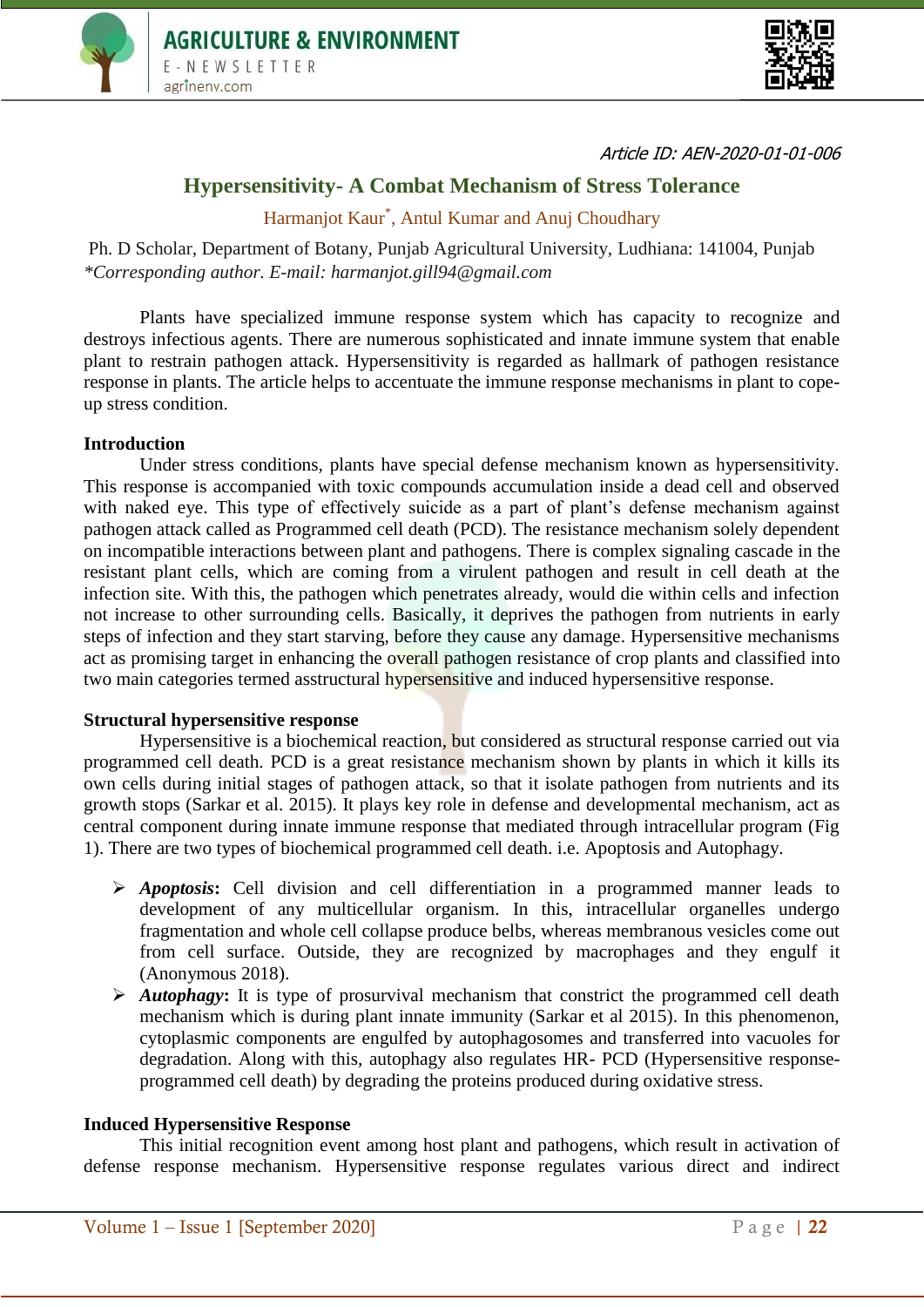

interactions among avirulence gene products and resistance gene products. The specificity between specific host and pathogen is due to R genes (resistance), which recognizes, trigger into action by elicitor molecules produced by pathogens.

# **Processes other than Programmed cell death**

- *Necrosis***:** It is unprogrammed cell death, where upon injuries, cellextrudes various injurious components that cause damage to other surrounding cellsconsidered to be mass killing.
- *Paraptosis***:** In this, cell swells and large vacuoles develop inside it, which causes cell death.
- *Autoschizis***:** It is a novel type of cell death, where cell develop crates via which cell organelles move infected cells and destroyed by proteases. In healthy cellsremain unaffected during this process.
- $\triangleright$  *Oncosis*: In this, cells expand by absorbing lot of water in an uncontrolled manner. With this, cells intakes excess calcium into cells that leads to protein denaturation and ultimately leads to cell death.



**Illustration of pathways and processes during hypersensitive response (HR) against stress condition in pants. (Goyal** *et al.,* **2013).**

# **First line of defense**

This first step in plant's immune response is pathogen perception through pathogenassociated molecular patterns (PAMPs) or pattern-recognition receptors (PRRs). PAMPs are derived from non-pathogens, basically called as microbe-associated molecular patterns or MAMPs. Host plant can also detect damage-associated molecular patterns (DAMPs) that are produced during invading pathogens and which are released by plants during pathogen attack.

 *MAMPs***:** Microbe- associated molecular patterns (MAMPs) are highly conserved structures that are needed by microbes for survival. This is main reason that it conserved among pathogens, non-pathogenetic as well as saprophytic microorganisms. MAMPs are recognized by pattern recognition receptors that are present on plant's cell surface. This first phase of defense system is known as MAMP-triggered immunity (MTI).Second line of plant defensive response is recognition by R genes that is known as effector triggered immunity. Mostly, R proteins are intracellular receptor proteins of NR-LRR type (nucleotide-binding-leucine-richrepeat).